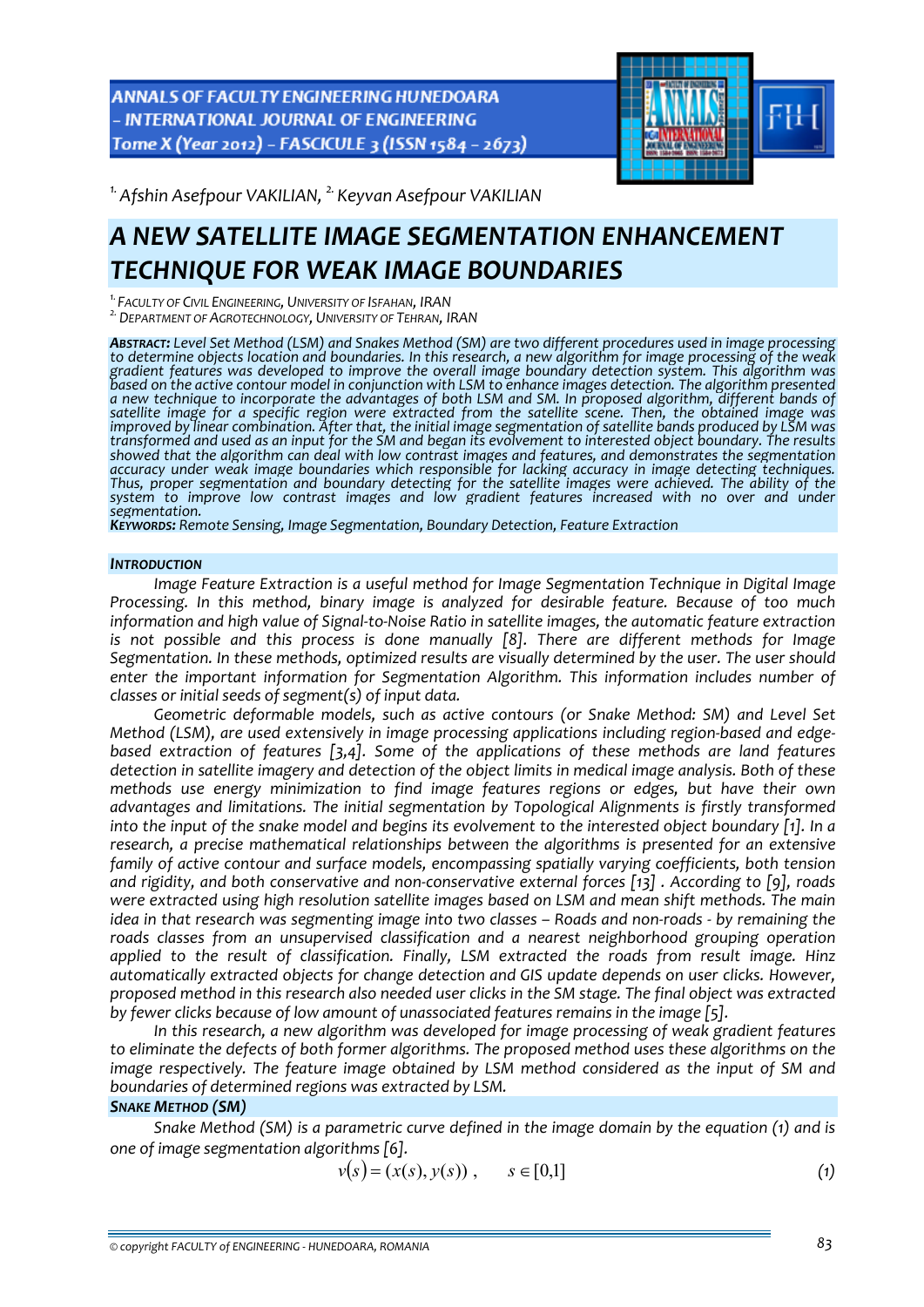*Snakes are initial contours defined in the image domain that can move under the influence of the* vector field created by local grey-level gradient of the desired feature in image, and can lead the curve *to the boundaries of image. In this method, final extracted boundary will be continuous, because curve deformation is done with initial continuous contour. When we want to have no discontinuity in* extracted boundary of a feature, we have to use the SM. Because of definition of Energy functions in this method, a continuous curve was fitted to the surface of the features at the sections of boundary *that have discontinuity, and finally a continuous function in the boundary was fitted to discontinuous function that can be the initial boundary. Equation (2) shows the energy function in SM [14].*

$$
E_{\text{Snake}} = W_1 \int_0^1 E_{\text{Internal}}(v(s)) ds + W_2 \int_0^1 E_{\text{Image}}(v(s)) ds
$$
 (2)

*where represent the internal curve deformation energy and can be written as equation (3).*

$$
E_{\text{Internal}} = \frac{1}{2} \int_{0}^{1} (\alpha(s) |v'(s)|^{2} + \beta(s) |v''(s)|^{2}) ds \qquad (3)
$$

*where*  $\alpha(s)$ ,  $\beta(s)$  specify the elasticity and stiffness of the snake.

 $E_{\text{Image}}$ , also in more cases known as  $E_{\text{External}}$ , represents the force developed by the change in *gradient of grey‐level in the image and can be derived from equation (4) as below.*

$$
E_{\text{Image}} = -|\nabla I(x, y)|^2 \tag{4}
$$

*where*  $I(x, y)$  *is the intensity of image grey-level.* 

The GVF (Gradient Vector Flow) field in both direction x and y - which represented by y and y - must *satisfy the equation (5) (Euler Equation) to create the external force.*

$$
u_t = u + \mu \nabla^2 u - (u - f_x)(f_x^2 + f_y^2)
$$
  
\n
$$
v_t = v + \mu \nabla^2 v - (v - f_y)(f_x^2 + f_y^2)
$$
\n(5)

*where*  $f_x$  *and*  $f_y$  *are* gradients in *x* and *y* directions respectively.

*The limitation of feature extraction from satellite image by using SM is that the input image for this method must be binary and region of interests in pre‐processing must be well segmented to prevent creation of energy valleys at the desirable feature boundaries [2,7]. If aggregation of irrelevant* grev-level of features in the image has a high value, the resulted external energy will be significant and *cause the deviation of points of initial contour. Therefore, the results will not proper. Because of high* details in satellite images, a pre-processing on the input image was necessary to eliminate the irrelevant *features in this algorithm. Before SM processing on the image, LSM was used for image segmentation.* The principal of LSM was changes in grey-level gradient on boundaries, and there was no need to *Threshold definition.*

## *LEVEL SET METHOD (LSM)*

*Because of using Local Grey‐level gradients, there was no need to initial parameters definition in LSM, and image segmentation was done automatically [11]. One of the limitations in this method was over segmentation, because this method was defined on the concept of Local Gradients. Over segmentation included of abundant segments with the shape of points and small lines everywhere in* the resulted image by the LSM. For example, we could identify a region as a segment visually, but this *method divided it to the smaller segments. Therefore, merging technique was used beside the LSM for Segmentation to identify the boundaries of segments properly. The defects of LSM were surmounted by the using of SM simultaneously.*

*At the beginning, defined initial curve split the image into two segments (inside of the curve* segment and outside of the curve segment). This curve created an energy field in the image and caused every curve gathered to its center of gravity. The grey-level features that positioned crossover with the points on this curve, was shifted to create a hole inside the regions of features. These functions and *convolution of Dirac delta or Heaviside Functions (equations (6) and (7)) were done on the image points in the initial curve simultaneously [12].*

$$
\delta_{\alpha}(\phi) = \begin{cases}\n0 & , \quad |\phi| > \alpha \\
\frac{1}{2\alpha}(1 + \cos(\frac{\pi\phi}{\alpha})) & , \quad |\phi| < \alpha\n\end{cases}
$$
\n(6)

where;  $\delta$  is the Dirac Delta function,  $\alpha$  is the interval around the boundary and  $\emptyset$  is the initial curve in *image domain.*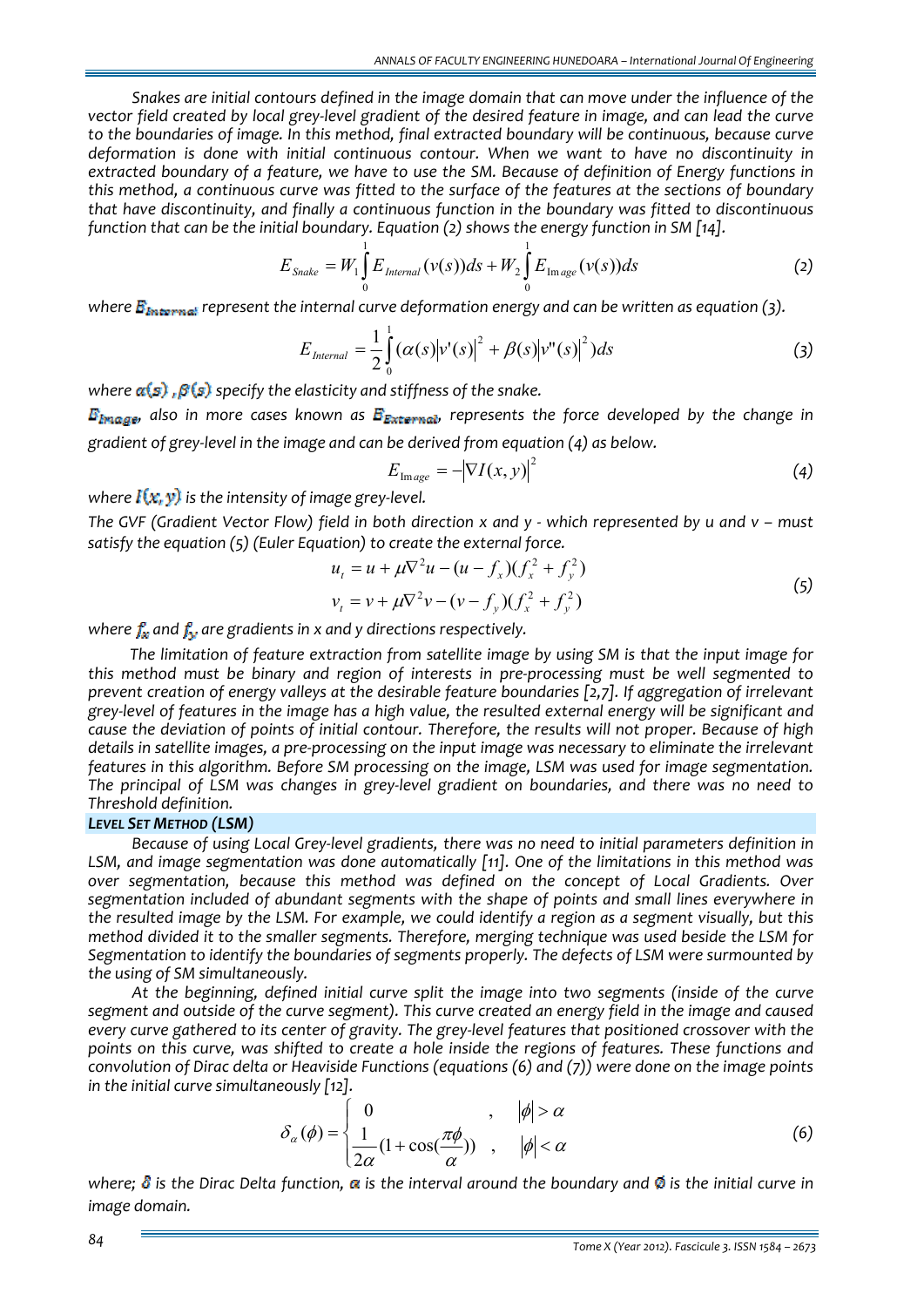$$
H_{\alpha}(\phi) = \begin{cases} 1 & , \phi > \alpha \\ 0 & , \phi < -\alpha \\ \frac{1}{2}(1 + \frac{\phi}{\alpha} + \frac{1}{\pi}\sin(\frac{\pi\phi}{\alpha})) & , \phi < \alpha \end{cases}
$$
 (7)

where  $H$  is the Heaviside function. Formulation of LSM to reach the zero-level set is defined as equation *(8).*

$$
C = \{(x, y) | \phi(x, y) = 0\}
$$
 (8)

*Thus, the Chan‐Vese energy functional is calculated by equation (9).*

$$
C(\phi, a_1, a_2) = C_1(\phi, a_1, a_2) + C_2(\phi, a_1, a_2) = \int_{\text{inside}(\phi)} H_\alpha(\phi) (I(x, y) - a_1)^2 \, dx \, dy
$$
  
+ 
$$
\int_{\text{outside}(\phi)} (1 - H_\alpha(\phi)) (I(x, y) - a_2)^2 \, dx \, dy
$$
 (9)

*where*  $I(x, y)$  represents the Intensity of grey-level input image and Constants  $a_1$  and  $a_2$  represents the *mean Intensities of the interior and exterior of the segmented objects. In order to find the minimum value* of  $\mathbb{C}(\emptyset, \mathfrak{a}_1, \mathfrak{a}_2)$ , we had to find its derivatives and set them to zero. By taking Euler-Lagrange *equation* and *update*  $C_1$ ,  $C_2$  and  $\emptyset$  *recursively, they can be written as equation 10.* 

$$
C_1(\phi) = \frac{\int H_{\alpha}(\phi)I(x, y)dxdy}{\int H_{\alpha}(\phi)dxdy}
$$
\n
$$
C_2(\phi) = \frac{\int (1 - H_{\alpha}(\phi))I(x, y)dxdy}{\int (1 - H_{\alpha}(\phi))I(x, y)dxdy}
$$
\n(10)\n
$$
C_3(\phi) = \frac{\int (1 - H_{\alpha}(\phi))dxdy}{\int (1 - H_{\alpha}(\phi))dxdy}
$$

*where*  $C_1$  *and*  $C_2$  *minimize* the Chan-Vese energy functional C (Equation (9)) utilizing (Equation (11))

$$
\frac{\partial \phi}{\partial t} = \delta_{\alpha}(\phi)(v \operatorname{div}(\frac{\nabla \phi}{|\nabla \phi|}) - (I(x, y) - C_1(\phi))^2 - (I(x, y) - C_2(\phi))^2)
$$
(11)

where v represents the area inside  $\emptyset$ . The input image was divided into two regions by using Eq. (11) *inside and outside of the feature ‐ and finally the binary image was resulted.*

## *FEATURE EXTRACTION*

*Flow chart of extracting feature boundaries is shown in figure 1. Since there were no access to satellite stereo images with high quality to feature extraction; therefore, we used Single Multi Spectral* Quick-Bird Imagery (© Quick-Bird Image Copyright 2011) with Basic Imagery and Standard Imagery types (Figure 2). The purpose of basic Imagery in this sensor was images with the lowest amount of processing *(geometrically raw) and another purpose was Standard Imagery with radiometric and geometric correction and delivered in map projection.*



Figure 1. Flow chart of extracting feature boundaries using active contour model in combination with region-based *LSM result, reduced by connected components method*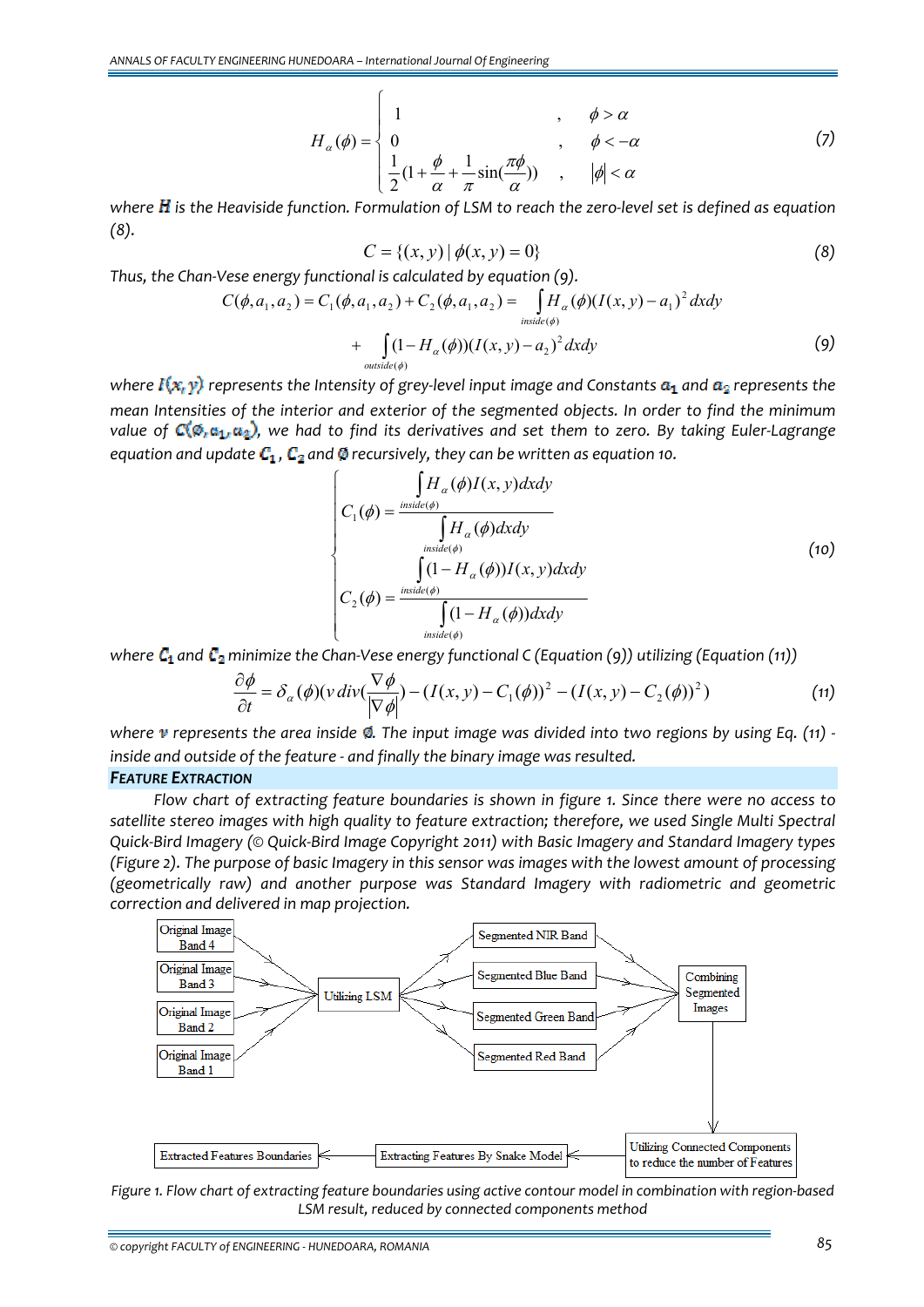

*Figure 2. (a) Original multispectral satellite image. (b) Original Panchromatic satellite image*

#### *LSM REGION EXTRACTION*

*The sensor imagery contained three visible spectral bands and a Near Infrared band and a panchromatic band. There were four different spectral bands in each scene (Figure 3). The Panchromatic image with high spatial resolution was available; but using this image resulted abundant segments, because of containing of high details. Therefore, after doing the LSM without threshold, obtained result would be an image with a large number of segments. The obtained segments were not due to the desirable feature and we had to eliminate the extra segments in the image (Figure 4(b)).*





*Figure 3. (a) to (d) Original satellite images in Red, Green, Blue, NIR bands*

*Figure 4. Features detected by LSM from, (a) Multispectral image , (b) Panchromatic image. We can see over segmentation in panchromatic image.*

#### *USING CONNECTED COMPONENTS TO REDUCE REGIONS*

*In this research, connected components and remaining of features with the minimum length were* used to eliminate small components in the image [10]. Since one of the objectives in this study was *accessing enhanced image in the region, therefore with compounding of four NIR and visible spectral bands, an image would be obtained. It should be mentioned that if only a band is used for segmentation, under segmentation will be occurred and feature will not be detected. As a result, with* using of these four bands, an image with the maximum number of useful features may be created (Fig. *4(a)). In this research, The LSM algorithm was used for each band individually and finally, linear compounding of these four results was calculated. In this case, maximum number of features and their details in four visible and infrared bands were extracted from the image without creation of over segmentation. After that, the extra features were eliminated by using connected components. The resulted image had only desirable feature and a small number of other features. Then, the boundaries were extracted using SM.*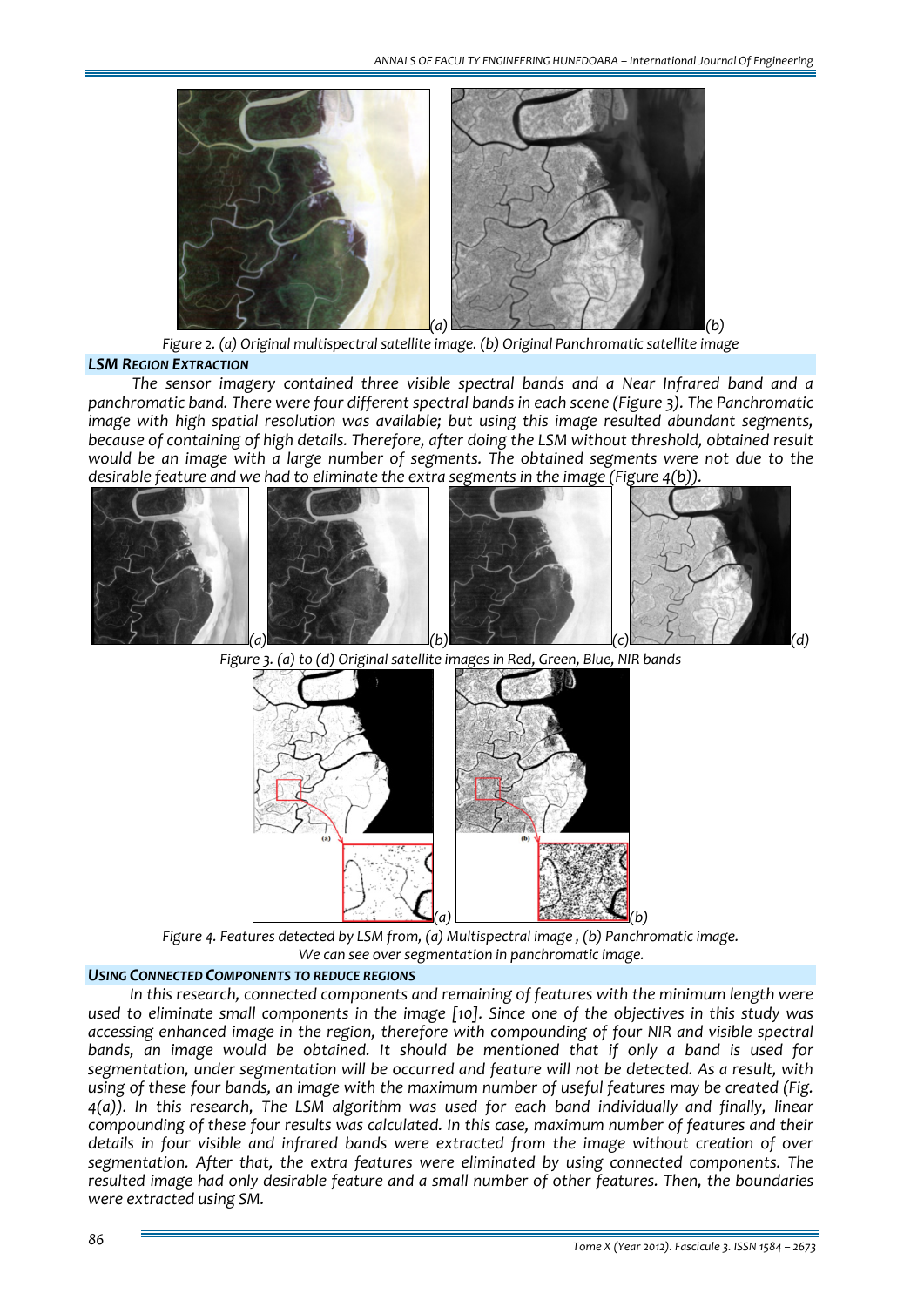#### *SNAKE METHOD*

*The boundaries of the image including desirable features were extracted with the SM. A contour was considered around the image and began to contract and approached to the features boundaries. At last, with achieving this curve to the local image constant gradient with take into account elasticity and stiffness of the snake, finally stopped there. Therefore, we could extract the desirable feature boundary.*

### *NUMERICAL SOLUTION*

*LSM Region extraction was done for four bands of input image and four binary images were resulted. Then, the average of these images was calculates by equation (12). The desirable feature details of obtained image increased and other details were decreased (Figure 4(a)).*

$$
Segment = \frac{seg1 + seg2 + seg3 + seg4}{4} \tag{12}
$$

*In equation (12), seg1 to seg4 stand for segmented images of NIR, Red, Green and Blue bands. The image features were limited by definition of minimum length of each connected component. The results presented in this paper were based on feature extraction, such as coastline, forest boundary and river. The features were linear and their length is much more than their width. In connected components definition, the minimum length of feature was defined for estimating it as a component. Length of 20* pixels was considered for connected component to estimate it as a part of linear feature of river or *coastline or forest boundary (Figure 5). After Contrast improvement, if the segments remain ruptured, the SM can eliminate these ruptures without making sharp changes in the general form of the features (Figure 6).*



*Figure 5. Decreased image features by utilizing connected components. (a) Multispectral image, (b) Panchromatic image.*



*Figure 6. Extracted rivers boundary by snake method*